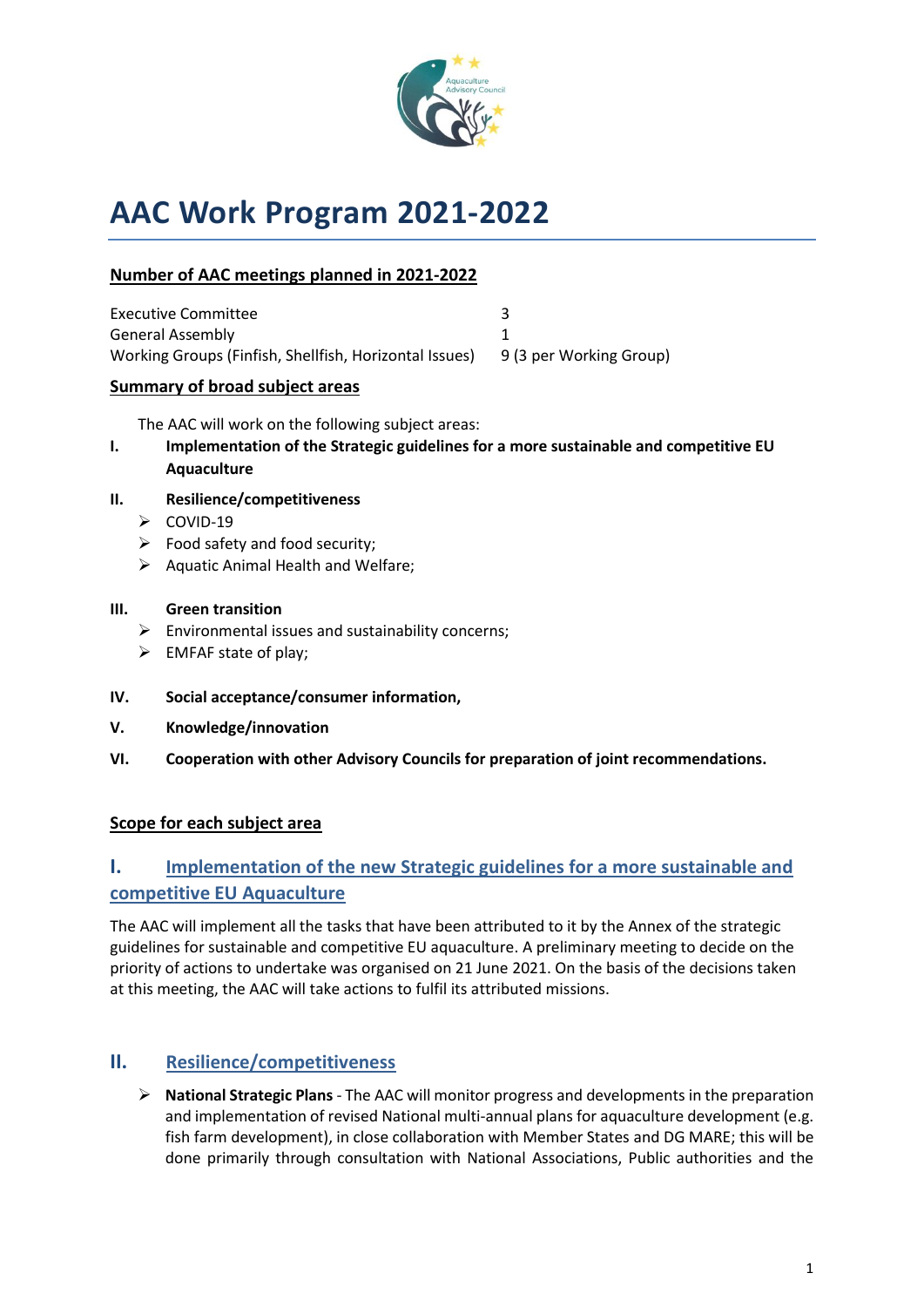

European Commission. The AAC should prepare a short annual report on progress, delegating this to the individual working groups to provide relevant information.

- ➢ **Simplification of Administrative Procedures** The AAC, in a step by step approach with Member States and DG MARE, will monitor and assess the proposed simplification of administrative procedures (one-stop shop) for obtaining permits and licenses, preparing comparable tables, notably for:
	- $\circ$  Environmental impact assessments at European level in relation to aquaculture;
	- $\circ$  Contributing to the development by the EC of a Guidance Document on simplification of administrative procedure.
- ➢ **Enhancing competitiveness of European Aquaculture** The AAC, via its working groups, will produce a position paper and recommendations on how to enhance the competitiveness of European aquaculture activities, looking at several specific issues to develop and provide AAC advice, where initial topics will include:
	- $\circ$  Sustainability of Feeds and feed ingredients used in Europe as a differentiation aspect;
	- o Consumer issues, including communication to consumers, e.g.: ecolabels;
	- o Administrative issues, including licensing and insurance.
- ➢ **Level Playing Field** The AAC will continue its work on developing a review of the level playing field for European aquaculture, covering topics that will assist assessment and recommendations for assuring this. Consumer information actions will also be followed, in particular in light with the implementation of the Farm to fork strategy. The AAC will discuss, via its Working Groups, how to provide the consumer with an honest message on welfare/form of production/certification of aquaculture products.

The AAC will support the European Commission in the development of a sustainability element in the revision of the current marketing standards for fisheries and aquaculture products.

#### ➢ **Aquaculture production and management systems**

The AAC will continue or engage in the work on issues related specifically to the production systems and management tasks of aquaculture farms, such as:

- the identification of obstacles to the implementation the Organic Farming Action Plan and the target to significantly increase organic aquaculture;
- supply of seed and fingerlings;
- Algae and other lower-trophic species such as shellfish, herbivore and omnivore fish and other invertebrates;
- new cultivation technologies, etc.
- ➢ **Blue growth, blue bioeconomy.** The AAC will review the contributions, actual and potential, of aquaculture to Blue Growth and its position within the Bio-economy and the Circular Economy. The AAC will support the Commission's work in view of the implementation of the Algae Strategy via its dedicated Focus Group.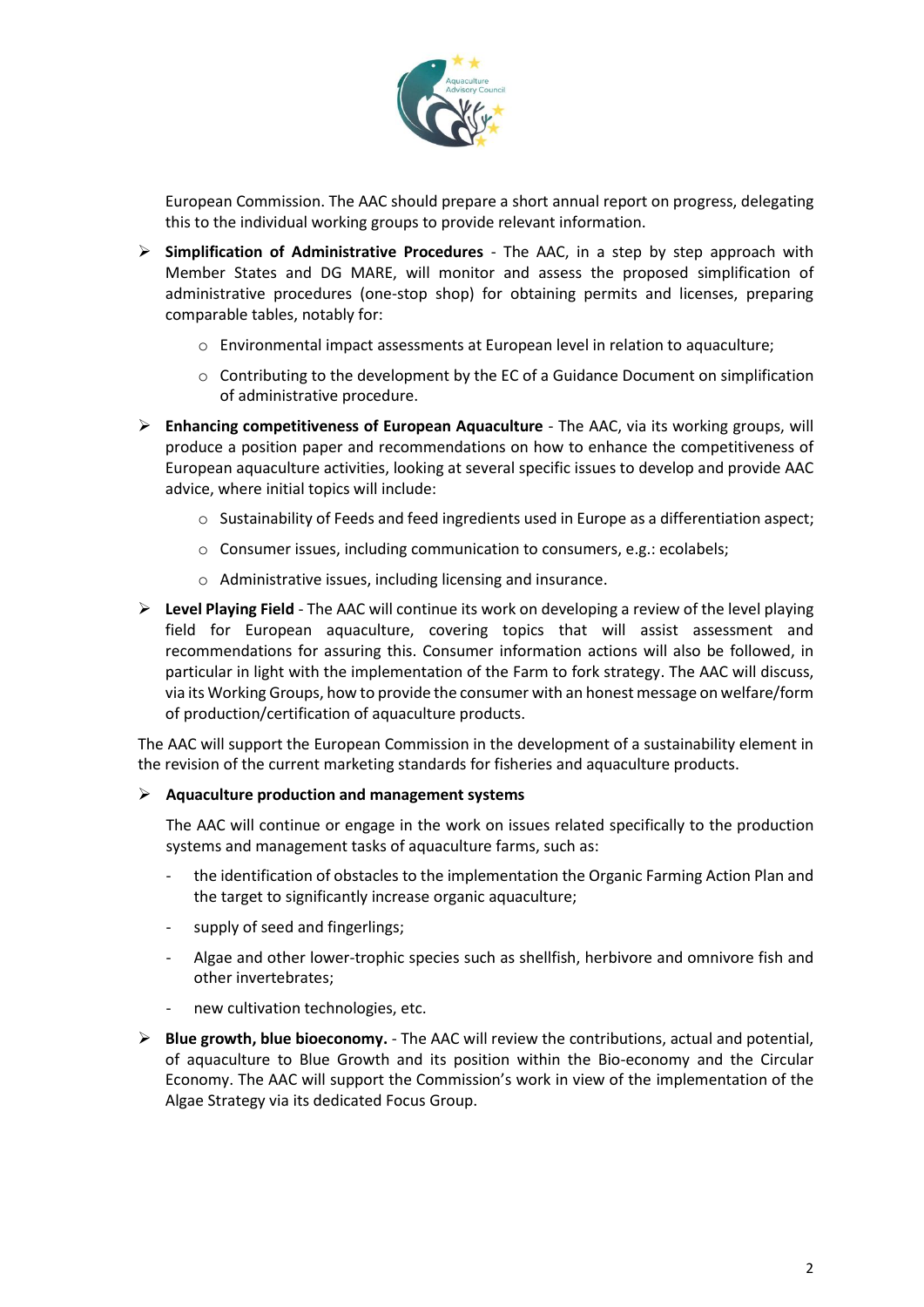

#### ➢ **COVID-19**

- ➢ **Consequences of the health crisis on the aquaculture sector** The AAC will have analysed with the help of an expert the effects of the crisis on the sector and assessing how the European Union support was used by the Member States. Assessment of the long-term effects of the crisis and assessment of solutions to mitigate them. A recommendation should be drafted on the basis of this report's recommendations.
- ➢ **Food security**  The AAC has adopted a recommendation in light of the COVID crisis and the need to secure the European Union food supplies. The AAC will continue its work on assessing how aquaculture can contribute to this challenge and feed into the Commission's reflections to develop its Contingency plan for ensuring food supply.

#### ➢ **Food Safety**

Food safety is a constant concern for EU aquaculture producers and consumers. The AAC will provide advice on how to further improve food safety and to deal with new challenges that may arise, such as, for example:

#### ➢ **Norovirus and Emerging risks**

#### ➢ **Aquatic Animal Health and Welfare**

The AAC will release advice on issues such as, for example:

- ➢ Availability of veterinary medicines, and biocides in light of the new EU regulations on VMPs and medicated Feed
- $\triangleright$  A better understanding of microbiota
- $\triangleright$  Development and use of vaccines and assessment of the licencing and approval processes of vaccines (EU/MS level); autologous vaccines.
- ➢ Anti-Microbial Resistance (AMR)
- $\triangleright$  Improving fish welfare and production through a better understanding of fish behaviour and ethology:
	- o Rearing and environments
	- o Live aquatic animals transport
	- o Stunning and Slaughter
	- o Behavioural and Operational Welfare Indicators
	- o Collecting data on important welfare aspects of aquaculture
- $\triangleright$  Reproduction and genetics
- $\triangleright$  Entry into force of the regulations being prepared and ongoing.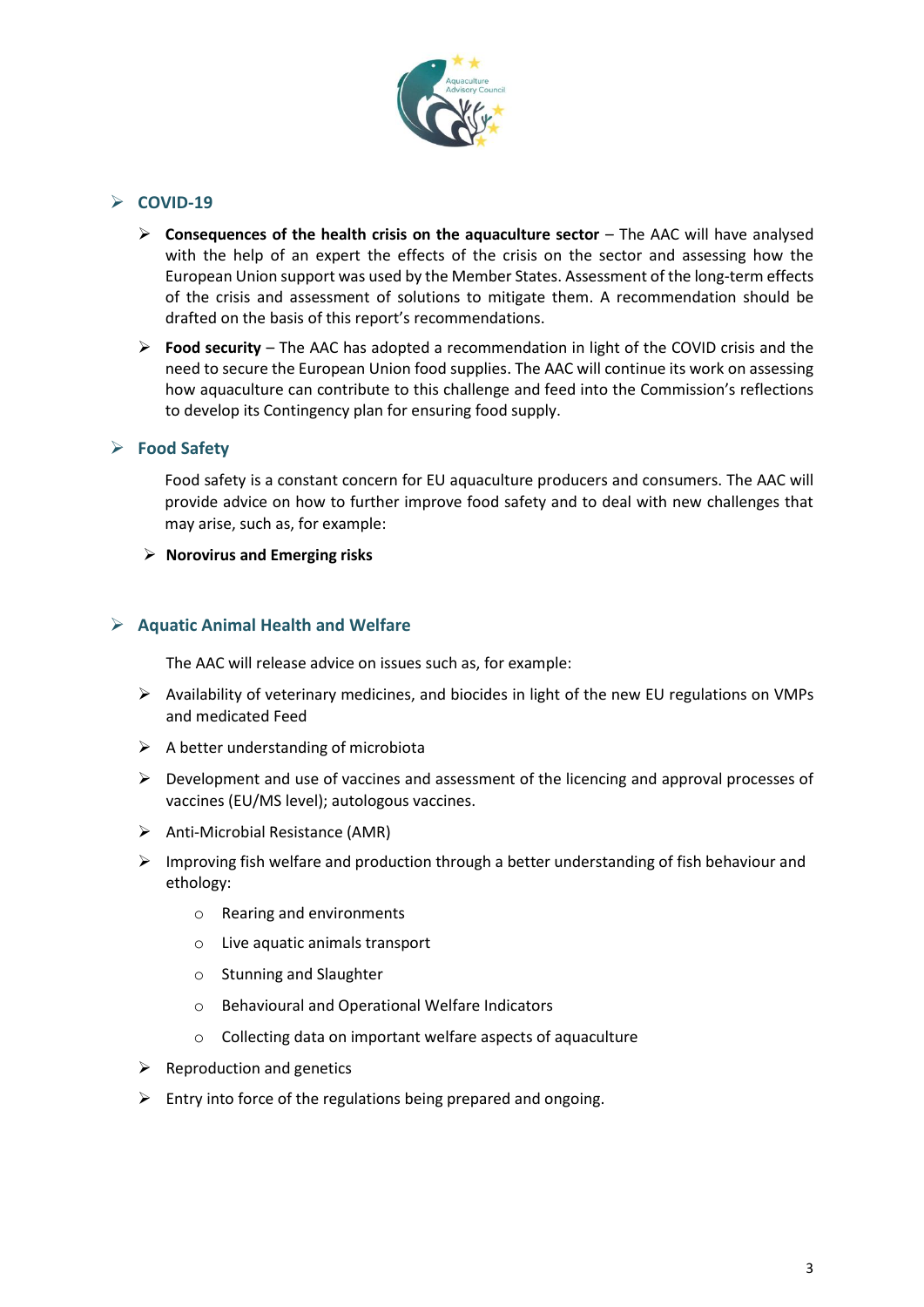

#### **III. Green transition**

#### **Environmental issues and sustainability concerns**

Environmental issues in respect of European aquaculture's operation and development are of prime importance and cover a range of different issues; while some are specific to sub-sectors, many are inter-related. The AAC will provide advice and opinions on issues such as, for example:

- ➢ **Definition of sustainable aquaculture** Discuss and attempt to provide criteria and thresholds in order to better define the term and scope of a "sustainable" aquaculture. A Seminar was organised in June 2021 to reflect on this matter. The AAC will work on finding a consensual definition of this term.
- ➢ **EU Nature Directives:** provide assessment of environmental law and guidance being adequately implemented at Member States level and its correlation to the simplification of administrative procedures (cf. part 1).

**Water Framework Directive and water protection Regulation for molluscs breeding:** the AAC will provide advice to the Commission and Member States as of how to achieve the objectives set by the directive.

- ➢ **Marine Strategy Framework Directive:** the AAC will assess the Member States' results as reported to the European Commission in view of the foreseen revision of the Directive.
- ➢ **Sustainability of Feeds and feed ingredients feeds**, feed ingredients and feeding are at the top of the list of issues that affect the environmental sustainability of aquaculture. Their responsible sourcing and use are to be discussed in the AAC.
- ➢ **Climate change** The AAC will have analysed with the help of an expert the climate change's impact on the EU's aquaculture sector with respect to both adaptation and mitigation strategies. A recommendation should be drafted on the basis of this report's recommendations.
- ➢ **Predators** The AAC will provide recommendations for the shellfish, freshwater sector and extensive fish culture in Europe, in particular in relation with the predation realised by protected species.

#### ➢ **Biodiversity**

- o Alien Species, in particular the revision of Reg. 708/2007 relative to the list of allochthonous species acclimated and used in aquaculture without creating risks to biodiversity and ecosystems (i.e., revision of Annex IV)
- o Escapees
- o EU Biodiversity Strategy for 2030
- ➢ **Ecosystem services –** The AAC will follow up on its work on the issue of the ecosystem services provided by aquaculture activities to make recommendations and propose ideas for their valuation.
- ➢ **Marine litter and aquaculture**: The AAC will have analysed with the help of an expert conducted an assessment on the impact of micro-plastics on aquaculture products and filter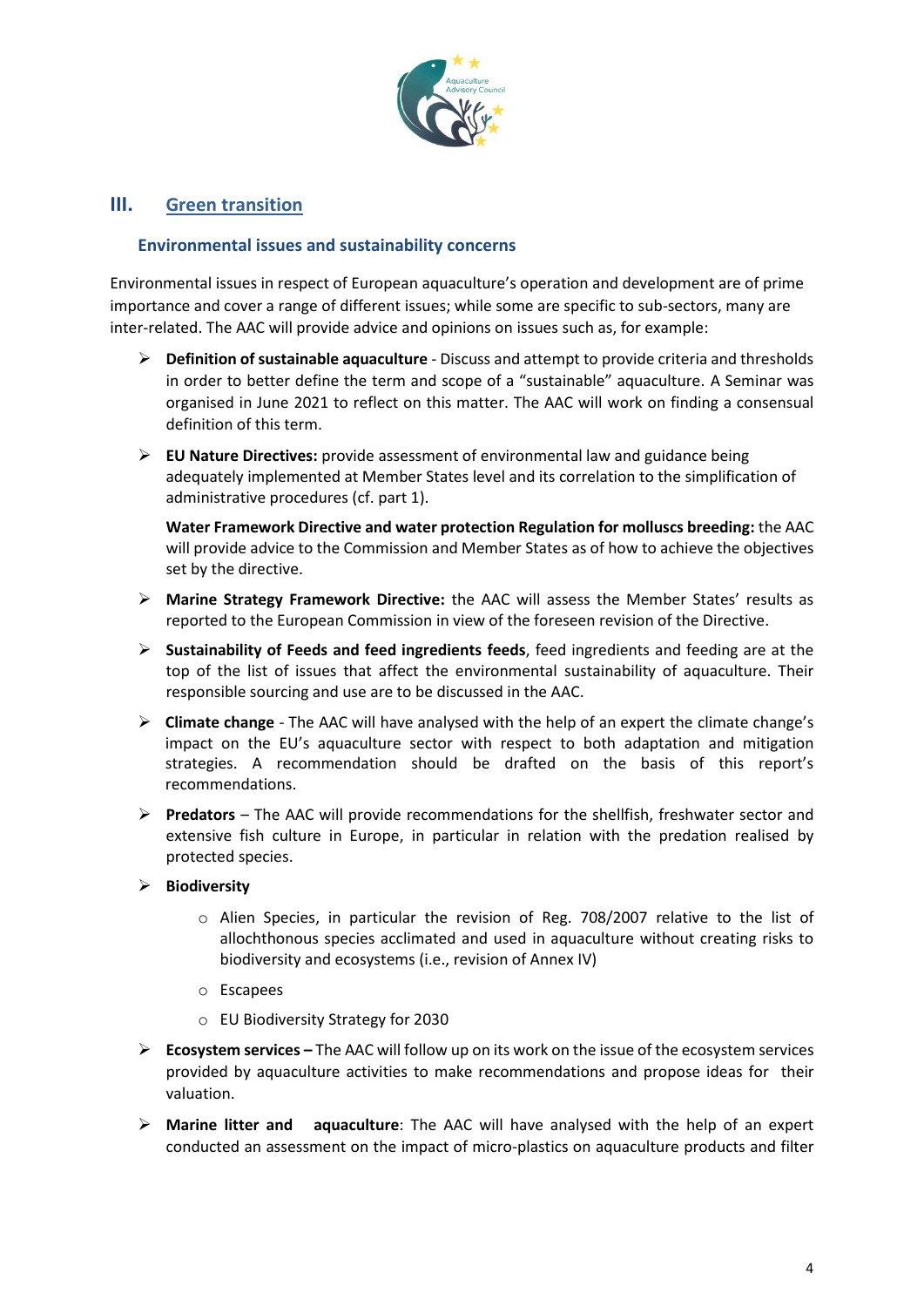

feeders and the contribution of aquaculture on marine litter. A recommendation should be drafted on the basis of this report's recommendations.

- ➢ Impact on wild fish- sea lice, genetic contamination (escapees), etc.
- ➢ **Coordinated Spatial Planning** The AAC will follow and provide input on these developments, in line with the work on the development of a Guidance Document which is proposed in the new Guidelines, looking specifically at:
	- o Criteria for identification of aquaculture zones under MSP directive;
	- o Criteria for Multi-user (co-location) multiple economic use.

The AAC will continue its work by developing a preliminary assessment that identifies protected species and habitats that are vulnerable to aquaculture activities and identify examples of existing aquaculture sites that are located in or near protected areas. Furthermore, a preliminary classification will be done of some of the basic needs for various farming methods for aquaculture zones.

### ➢ **EMFAF – State of Play**

The AAC, via its Working Groups will provide assistance/opinion for the development of new operational programs in line with the new Strategic Guidelines for Aquaculture. Discuss a state by state situation of what each Member State is doing with regards to the EMFAF fund and its aquaculture plans (transparency issue also to be looked at) and reduction of red tape (one stop shop approach).

# **IV. Social acceptance/consumer information**

EU aquaculture stakeholders have specific concerns in relation to the information provided to EU consumers. The AAC will carry on with its reflexion on this topic, including the need to control the information provided to consumers (also for aquaculture products administered by Ho.Re.Ca.)

The AAC will support the work realised by the EC on the implementation of new strategic guidelines for the sustainable development of European aquaculture. In particular, the AAC will support and ensure the broad dissemination by members of the coordinated EU-wide campaign on EU aquaculture.

## **V. Knowledge/innovation**

Special attention will be given to the identification of Research/Development priorities, including new species, production systems, feed ingredients and feed-efficient systems, emerging bio-toxins and shellfish depuration systems.

The AAC will look into ways to better contribute to the dissemination of knowledge and innovation among its members.